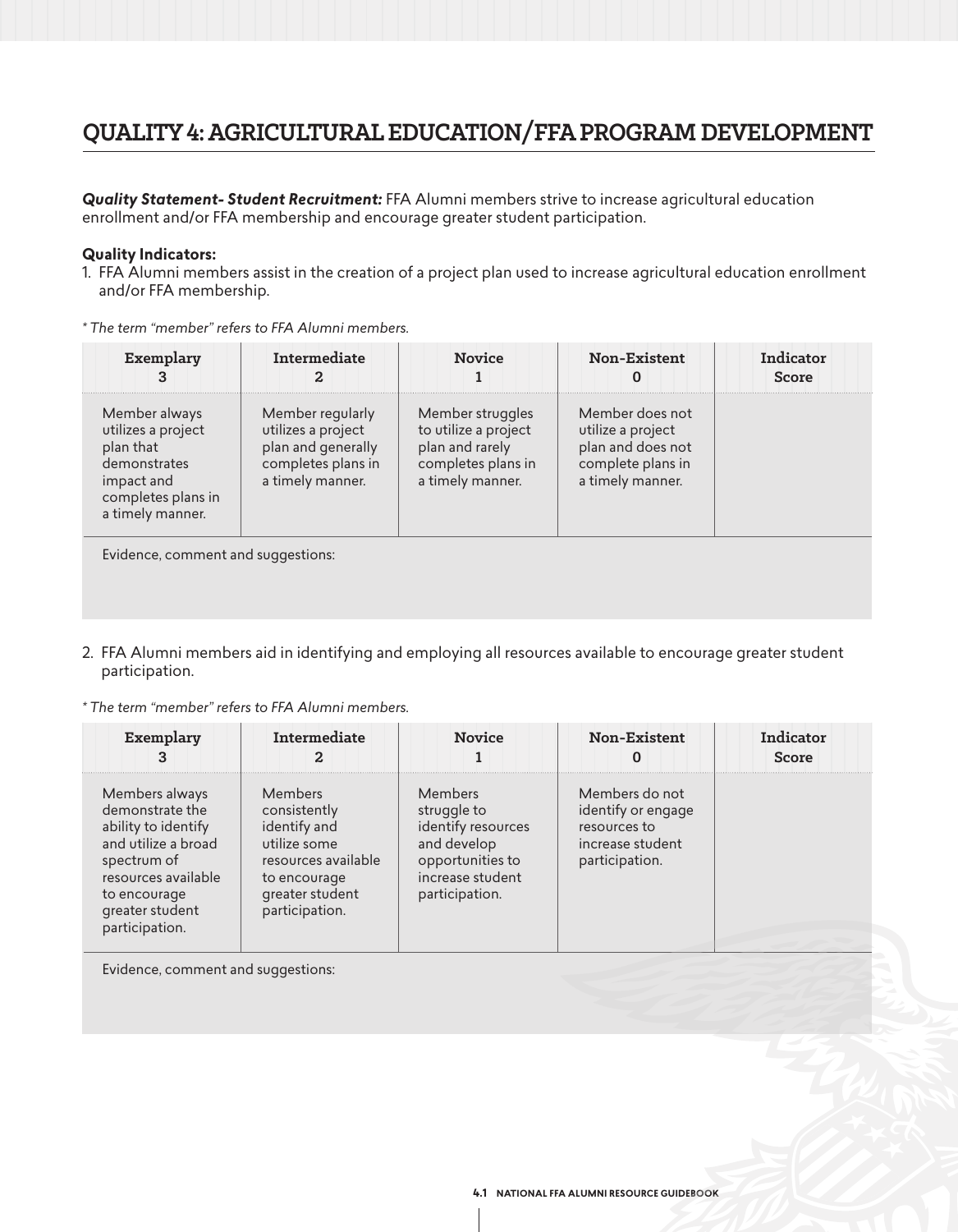*Quality Statement-Cooperation:* FFA Alumni members develop collaborative and cooperative skills among students, chapter officers and FFA Alumni members and leaders.

#### **Quality Indicators:**

3. FFA Alumni members help to develop collaborative, team-building skills among students, chapter officers, FFA Alumni members and leaders.

| Exemplary<br>3                                                                                                                     | Intermediate<br>2                                                                    | <b>Novice</b>                                                               | Non-Existent<br>0                                                                                               | Indicator<br>Score |
|------------------------------------------------------------------------------------------------------------------------------------|--------------------------------------------------------------------------------------|-----------------------------------------------------------------------------|-----------------------------------------------------------------------------------------------------------------|--------------------|
| Members always<br>evaluate the<br>team culture and<br>adjust as needed<br>to ensure team<br>effectiveness in<br>completing a task. | Members identify<br>appropriate team<br>roles needed to<br>complete a group<br>task. | Members begin<br>to identify team<br>roles and strengths<br>within a group. | Members do not<br>assess team roles.<br>strengths and<br>cultures to ensure<br>the completion of<br>group tasks |                    |
| Evidence comment and suggestions.                                                                                                  |                                                                                      |                                                                             |                                                                                                                 |                    |

*\* The term "member" refers to FFA Alumni members.* 

uggestions

4. FFA Alumni members assist in developing respect and empathy among students, chapter officers, FFA Alumni members and leaders with varying opinions.

*\* The term "member" refers to FFA Alumni members.*

| Exemplary                                                                                                                              | Intermediate                                                                                                                                      | <b>Novice</b>                                                                                                                                             | Non-Existent<br>O                                                                                                                   | Indicator<br>Score |
|----------------------------------------------------------------------------------------------------------------------------------------|---------------------------------------------------------------------------------------------------------------------------------------------------|-----------------------------------------------------------------------------------------------------------------------------------------------------------|-------------------------------------------------------------------------------------------------------------------------------------|--------------------|
| Member always<br>demonstrates<br>respect for<br>others' opinions<br>and engages<br>everyone to ensure<br>consensus and<br>cooperation. | Member regularly<br>demonstrates<br>respect for others'<br>opinions and<br>seeks to engage<br>everyone to ensure<br>consensus and<br>cooperation. | Member is<br>beginning to<br>demonstrate<br>respect for others'<br>opinions and<br>seeks to engage<br>everyone to ensure<br>consensus and<br>cooperation. | Member does<br>not demonstrate<br>respect for others'<br>opinions and does<br>not seek consensus<br>and cooperation<br>from others. |                    |

Evidence, comment and suggestions: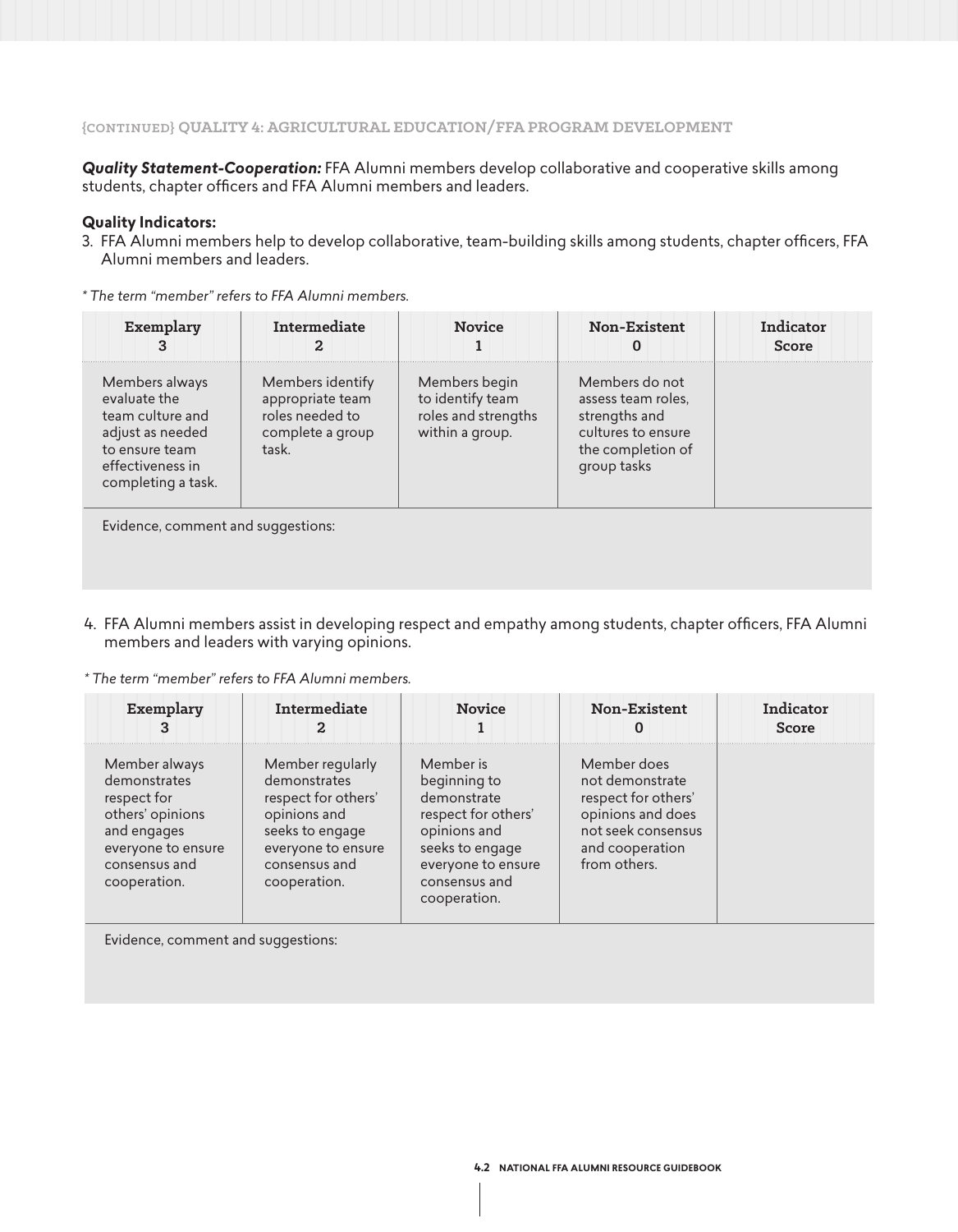*Quality Statement -Teacher Support:* FFA Alumni members support and aid the local teacher(s) in their responsibilities to foster a collaborative relationship.

#### **Quality Indicators:**

5. FFA Alumni members support and aid the local teacher(s) through use of various strategies in order to maintain a collaborative, working relationship.

| Exemplary            | Intermediate         | <b>Novice</b>        | <b>Non-Existent</b> | Indicator<br>Score |
|----------------------|----------------------|----------------------|---------------------|--------------------|
| Member employs       | Member employs       | Member employs       | Member employs      |                    |
| at least six         | at least four        | at least two         | no strategies       |                    |
| strategies to foster | strategies to foster | strategies to foster | to foster a         |                    |
| a collaborative      | a collaborative      | a collaborative      | collaborative       |                    |
| relationship.        | relationship.        | relationship.        | relationship.       |                    |

*\* The term "member" refers to FFA Alumni members.*

Evidence, comment and suggestions:

*Quality Statement–Financial:* FFA Alumni members utilize methods to financially assist the local program, chapter, teacher and/or students.

#### **Quality Indicators:**

6. FFA Alumni member utilizes methods to financially assist the local program, chapter, teacher and/or students.

*\* The term "member" refers to FFA Alumni members.*

| Exemplary          | Intermediate       | <b>Novice</b>      | <b>Non-Existent</b> | Indicator<br>Score |
|--------------------|--------------------|--------------------|---------------------|--------------------|
| Member always      | Member regularly   | Member struggles   | Member does         |                    |
| demonstrates       | demonstrates       | to demonstrate     | not demonstrate     |                    |
| support through    | support through    | support through    | support through     |                    |
| securing financial | securing financial | securing financial | securing financial  |                    |
| support for FFA    | support for FFA    | support for FFA    | support for FFA     |                    |
| programming.       | programming.       | programming.       | programming.        |                    |

Evidence, comment and suggestions: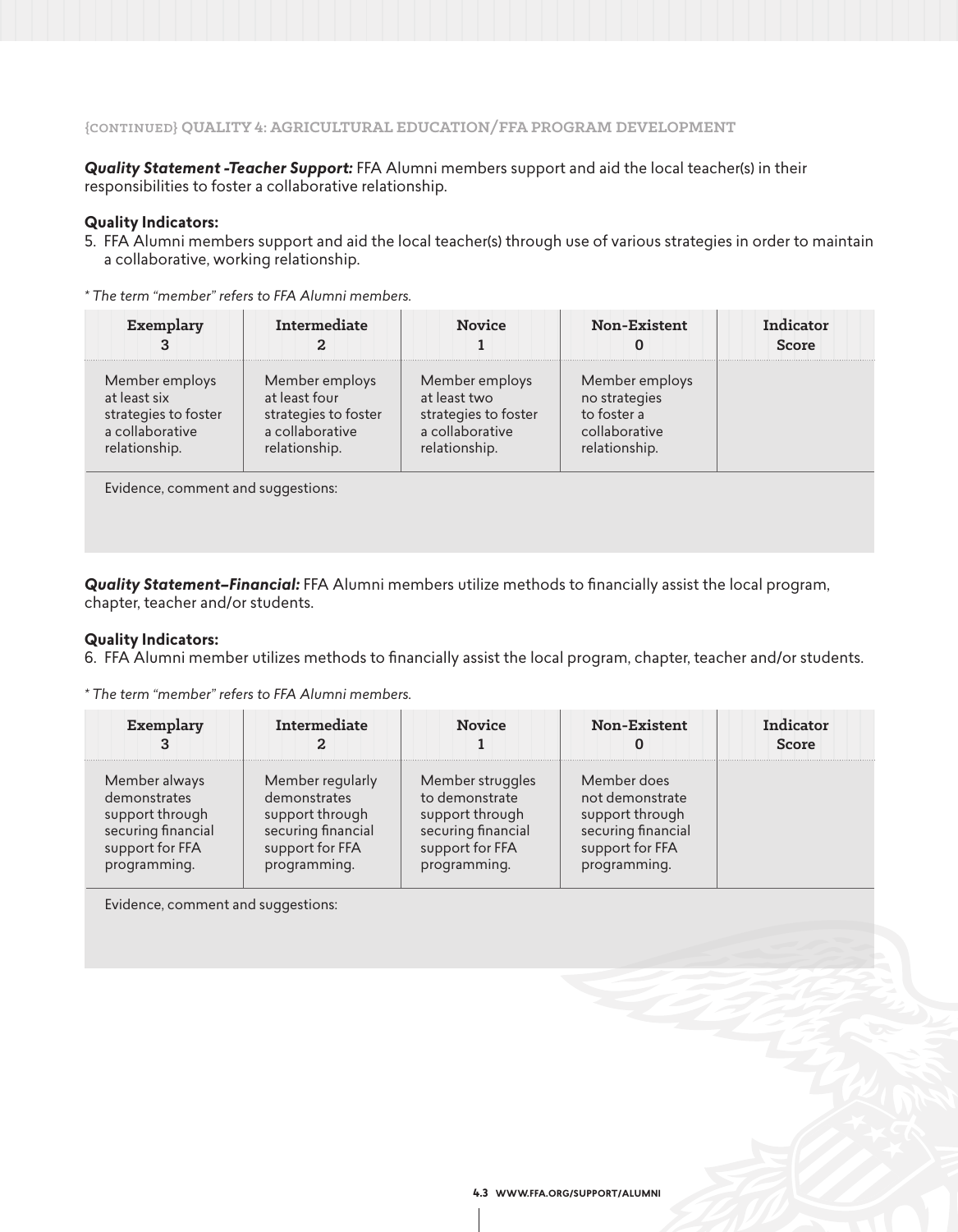## **{CONTINUED} QUALITY 4: AGRICULTURAL EDUCATION/FFA PROGRAM DEVELOPMENT**

### **SUMMARY SCORING RUBRIC**

| <b>Quality Indicator Scores</b><br>Exemplary = $3 \mid$ Intermediate = $2 \mid$ Novice = $1 \mid$ Non-Existent = 0                                          | Score<br>Summary |
|-------------------------------------------------------------------------------------------------------------------------------------------------------------|------------------|
| 1. FFA Alumni members assist in the creation of a project plan used to increase agricultural<br>education enrollment and/or FFA membership.                 |                  |
| 2. FFA Alumni members aid in identifying and employing all resources available to encourage<br>greater student participation.                               |                  |
| 3. FFA Alumni members help to develop collaborative, team-building skills among students,<br>chapter officers, FFA Alumni members and leaders.              |                  |
| 4. FFA Alumni members assist in developing respect and empathy among students, chapter<br>officers, FFA Alumni members and leaders with varying opinions.   |                  |
| 5. FFA Alumni members support and aid the local teacher(s) through use of various strategies in<br>order to maintain a collaborative, working relationship. |                  |
| 6. FFA Alumni members utilize methods to financially assist the local program, chapter, teacher<br>and/or students.                                         |                  |
| Total                                                                                                                                                       |                  |

|       |             | <b>Novice</b> | <b>Non-Exist</b><br>tent |
|-------|-------------|---------------|--------------------------|
| Range | <u>n-i:</u> | ∩–            |                          |

The score for the Quality 4: Agricultural education/FFA program development must be 10 or above to meet this quality.

**Met**

**Not Met**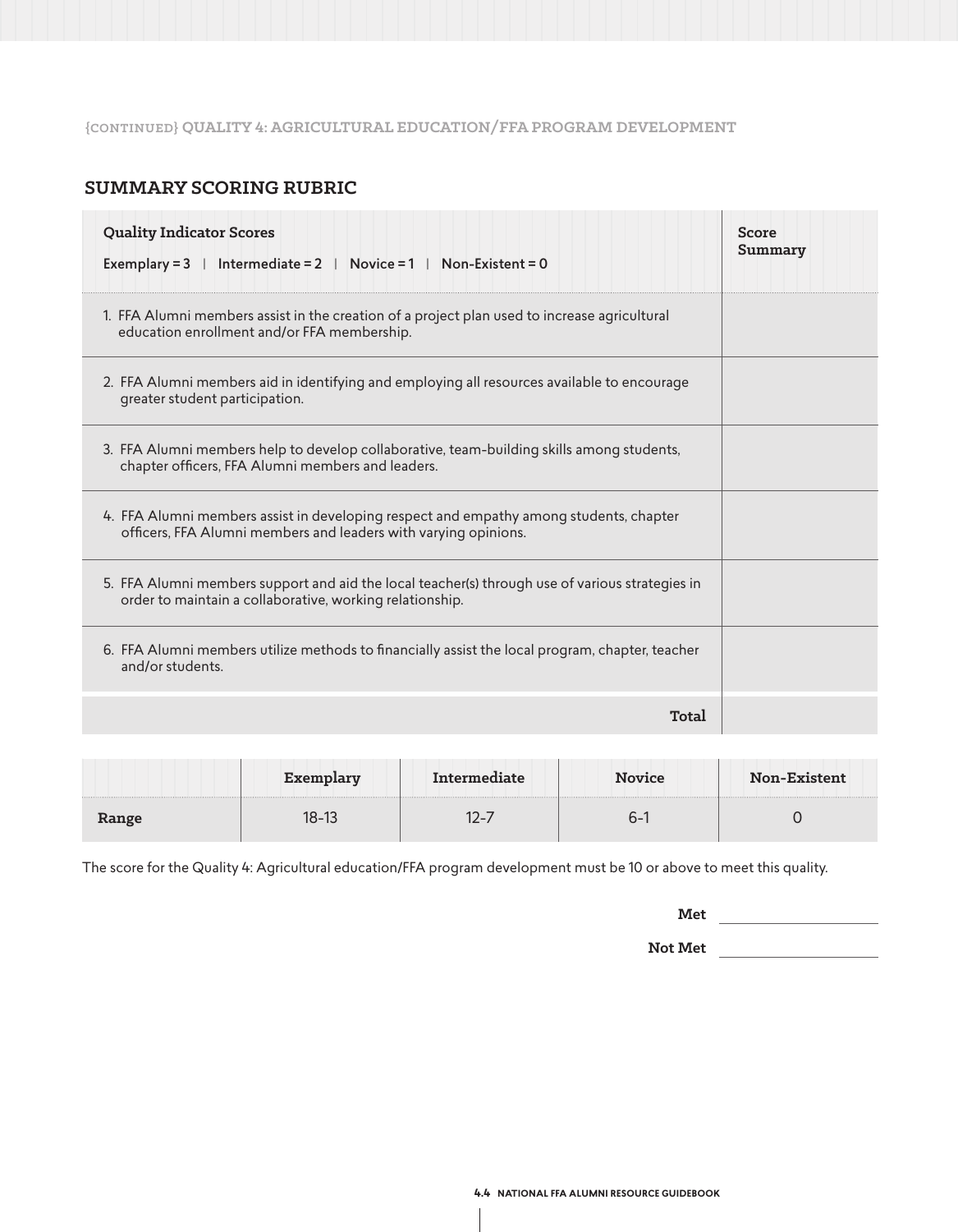# **VOLUNTEER RESOURCE INVENTORY**

Your talents, skills, time and resources will help our FFA program go from great to OUTSTANDING!

| <b>Areas of Expertise/Experience</b>                                                                                         |                                                                                                                                 |
|------------------------------------------------------------------------------------------------------------------------------|---------------------------------------------------------------------------------------------------------------------------------|
| <b>Agribusiness Systems</b>                                                                                                  | <b>Food Products &amp; Processing Systems</b>                                                                                   |
| $\Box$ Farm Business Accounting                                                                                              | $\Box$ Meats Processing                                                                                                         |
| □ Farm Business Management                                                                                                   | $\Box$ Dairy Processing                                                                                                         |
| $\Box$ Fundraising                                                                                                           |                                                                                                                                 |
| $\Box$ Job Interviewing                                                                                                      | □<br><u> 1989 - Johann John Stein, mars an deus Amerikaansk kommunister (</u>                                                   |
| □ Marketing/Advertising                                                                                                      | <u> 1980 - Jan James James Barnett, amerikan personal (h. 1980).</u>                                                            |
| □ Parliamentary Procedure                                                                                                    |                                                                                                                                 |
| $\square$ Public Speaking                                                                                                    | <b>Natural Resources Systems</b>                                                                                                |
| □ Resumes & Applications                                                                                                     | $\Box$ Fishing                                                                                                                  |
| □<br><u> The Communication of the Communication of the Communication of the Communication of the Communication of the Co</u> | $\Box$ Hunting<br>$\Box$ Wildlife                                                                                               |
|                                                                                                                              |                                                                                                                                 |
|                                                                                                                              | $\Box$<br><u> 1989 - Jan Barbara de Santo de Santo de Santo de Santo de Santo de Santo de Santo de Santo de Santo de Santo </u> |
| <b>Animal Systems</b>                                                                                                        | □<br><u> 1989 - Johann John Stone, markin film yn y brening yn y brening yn y brening yn y brening yn y brening y bre</u><br>□  |
| □ Aquaculture                                                                                                                | <u> 2000 - Jan James James Jan James James James James James James James James James James James James James Jam</u>            |
| □ Beef Cattle                                                                                                                | <b>Plant Systems</b>                                                                                                            |
| □ Dairy Cattle                                                                                                               | $\Box$ Floral Design                                                                                                            |
| □ Dairy or Meat Goats                                                                                                        | □ Greenhouse Management                                                                                                         |
| □ Guinea Pig/Cavies                                                                                                          | $\Box$ Hydroponics                                                                                                              |
| $\Box$ Horses                                                                                                                | $\Box$ Landscaping                                                                                                              |
| $\Box$ Poultry                                                                                                               | □ Nursery Management                                                                                                            |
| $\Box$ Rabbits                                                                                                               | □ Plant Propagation/Grafting                                                                                                    |
| $\Box$ Sheep                                                                                                                 | $\Box$ Soils                                                                                                                    |
| $\Box$ Swine                                                                                                                 | □                                                                                                                               |
| <b>Veal Calves</b>                                                                                                           | ∟                                                                                                                               |
| <u> 2000 - 2000 - 2000 - 2000 - 2000 - 2000 - 2000 - 2000 - 2000 - 2000 - 2000 - 2000 - 2000 - 2000 - 2000 - 200</u>         |                                                                                                                                 |
|                                                                                                                              | <b>Power Structural and Technical Systems</b>                                                                                   |
|                                                                                                                              | $\square$ Welding                                                                                                               |
| <b>Environmental Service Systems</b>                                                                                         | □ Tractor/Heavy Equipment Operation                                                                                             |
| □ Forestry/Christmas Trees                                                                                                   | □ Tractor/Heavy Equipment Repair                                                                                                |
| Logging                                                                                                                      | $\Box$ Irrigation & Plumbing                                                                                                    |
| <u> 1980 - Johann Stoff, fransk politik (d. 1980)</u>                                                                        | □                                                                                                                               |
|                                                                                                                              |                                                                                                                                 |
| <u> 1990 - Johann John Harry Harry Harry Harry Harry Harry Harry Harry Harry Harry Harry Harry Harry Harry Harry</u>         | □                                                                                                                               |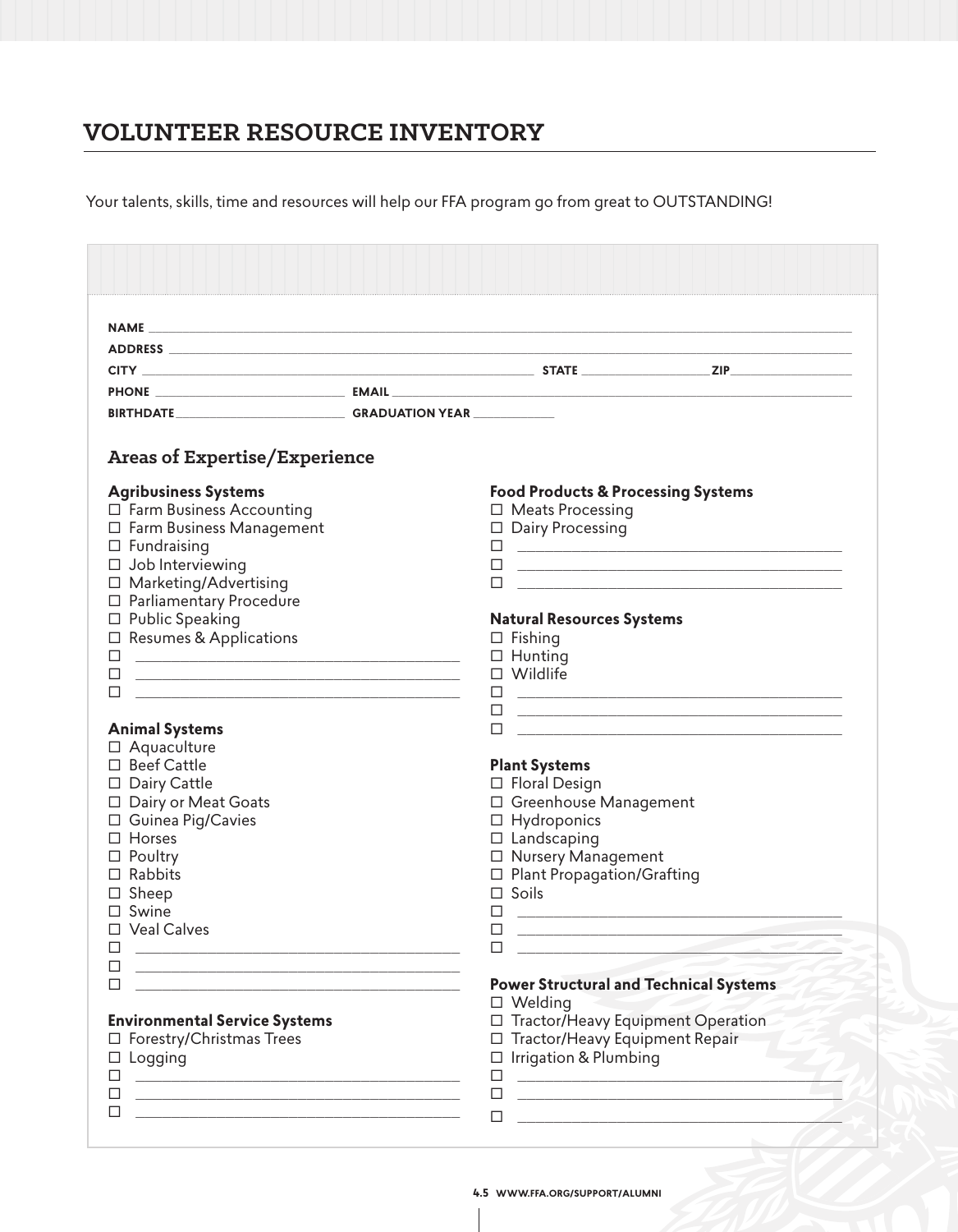#### **{CONTINUED} VOLUNTEER RESOURCE INVENTORY**

| Skills/Services                                                                                                            | Resources/Supplies                                                                                                        |
|----------------------------------------------------------------------------------------------------------------------------|---------------------------------------------------------------------------------------------------------------------------|
| I would enjoy helping with                                                                                                 | I have the following available for students and<br>instructors to use:                                                    |
| □ Carpentry/Woodworking                                                                                                    |                                                                                                                           |
| □ Clerical/Office Work (mailings, email,                                                                                   | $\Box$ Dump Trailer                                                                                                       |
| newsletters)                                                                                                               | □ Flatbed Trailer - Length:                                                                                               |
| $\Box$ Coaching                                                                                                            |                                                                                                                           |
| $\Box$ Cooking                                                                                                             | Land for:                                                                                                                 |
| □ Creating/Updating Websites                                                                                               | $\Box$ Crops<br>$\Box$ Animals                                                                                            |
| <b>Driving</b>                                                                                                             | □ Greenhouse Space                                                                                                        |
| □ CDL (Commercial Driving License)                                                                                         |                                                                                                                           |
| □ School District Approved Driver                                                                                          | Livestock/Horse Trailer: Size: _________                                                                                  |
| $\Box$ Local Trips only                                                                                                    | □ Gooseneck                                                                                                               |
| □ Overnight/Multi-day trips                                                                                                | □ Bumper Pull                                                                                                             |
| $\Box$ Electrical                                                                                                          | □ Nursery/Greenhouse Supplies                                                                                             |
| $\Box$ Fencing                                                                                                             | □ Portable PS System                                                                                                      |
| $\Box$ Financial Services/Non-Profit Organization                                                                          | □ RV/Camper                                                                                                               |
| Management                                                                                                                 | □ Shop/Welding Equipment                                                                                                  |
| □ Fundraising/Soliciting Corporate Donations and<br>Partnerships                                                           | □ Tractors or Heavy Equipment (Types)                                                                                     |
| □ History (tracking down FFA Alumni, Awards,                                                                               |                                                                                                                           |
| won, etc.)                                                                                                                 |                                                                                                                           |
| $\Box$ Irrigation                                                                                                          |                                                                                                                           |
| $\Box$ Judge                                                                                                               |                                                                                                                           |
| □ Maintaining Databases of Contact Information                                                                             | □ Van/Suburban                                                                                                            |
| □ Multimedia/Video Production                                                                                              | #________________________of passengers (including driver)                                                                 |
| □ Planning/Coordinating Events and Volunteers                                                                              | □ Video Camera                                                                                                            |
| $\Box$ Proof Reading/Helping with Award Applications<br>$\Box$ Sewing                                                      |                                                                                                                           |
| □ Translating Spanish to English                                                                                           | Others:                                                                                                                   |
|                                                                                                                            | <u> 1980 - Jan James James Barnett, fransk politik (d. 1980)</u><br>□                                                     |
| <b>Others</b>                                                                                                              | □<br><u> 1989 - Johann John Stone, markin film yn y brenin y brenin y brenin y brenin y brenin y brenin y brenin y br</u> |
| П                                                                                                                          | □<br><u> 1989 - Johann John Stone, mars eta berriaren 1980an eta idazlea (h. 1989).</u>                                   |
| □<br><u> 1989 - Johann Harry Harry Harry Harry Harry Harry Harry Harry Harry Harry Harry Harry Harry Harry Harry Harry</u> | □                                                                                                                         |
| □<br><u> 1989 - Johann Barbara, margaret eta idazlearia (h. 1989).</u><br>□                                                |                                                                                                                           |

*To create program specific sheet please use our EDITABLE EXCEL template on FFA.org under Alumni Affiliate Resources.*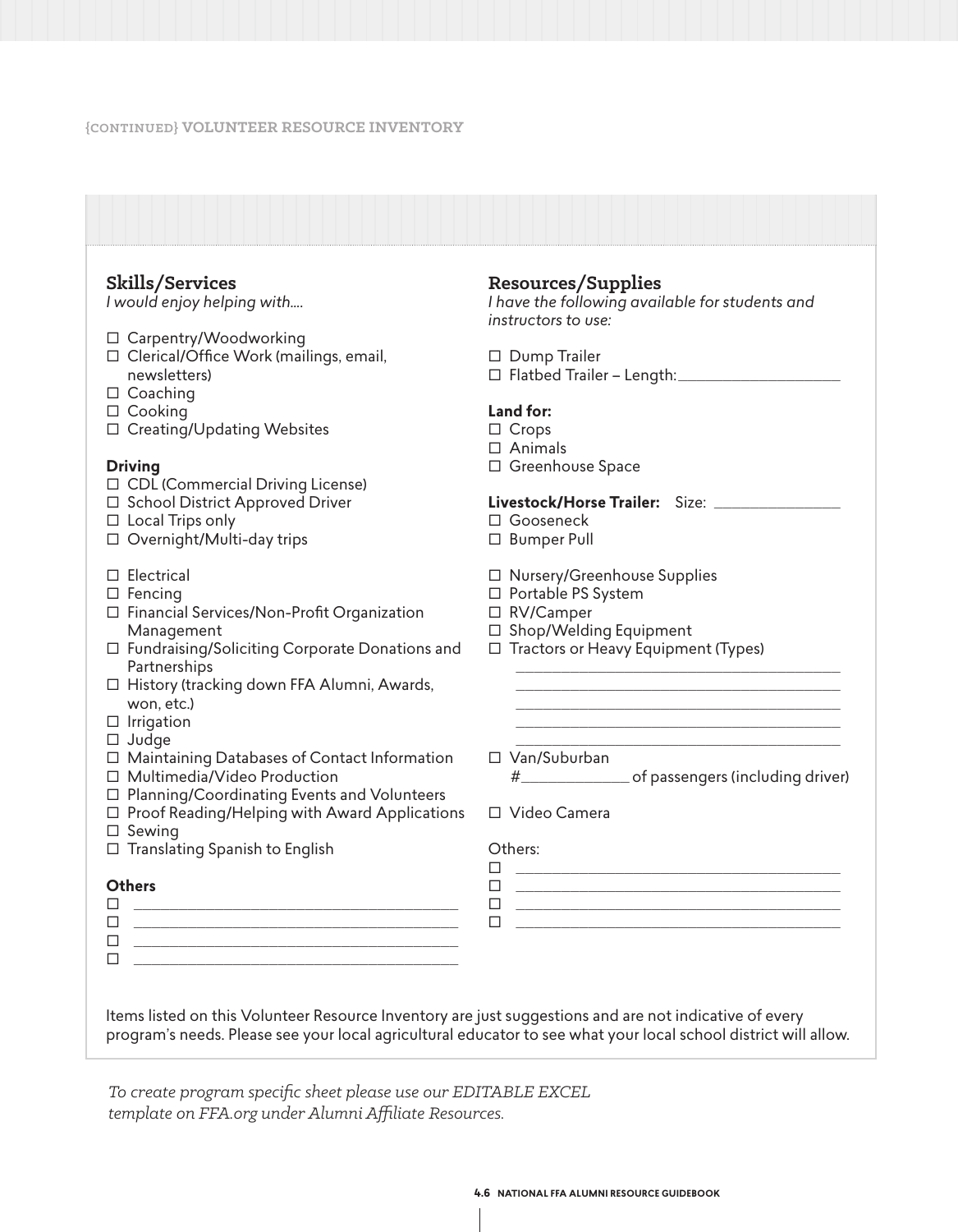|                          |                                                          | # of Volunteers Needed | # of Volunteers Needed |  |
|--------------------------|----------------------------------------------------------|------------------------|------------------------|--|
| FFA CHAPTER REQUEST FORM |                                                          | Funding Needed         | Funding Needed         |  |
|                          | <b>LOCAL AFFILIATE</b><br>SCHOOL YEAR<br>EVENT<br>MONTH_ |                        | EVENT                  |  |